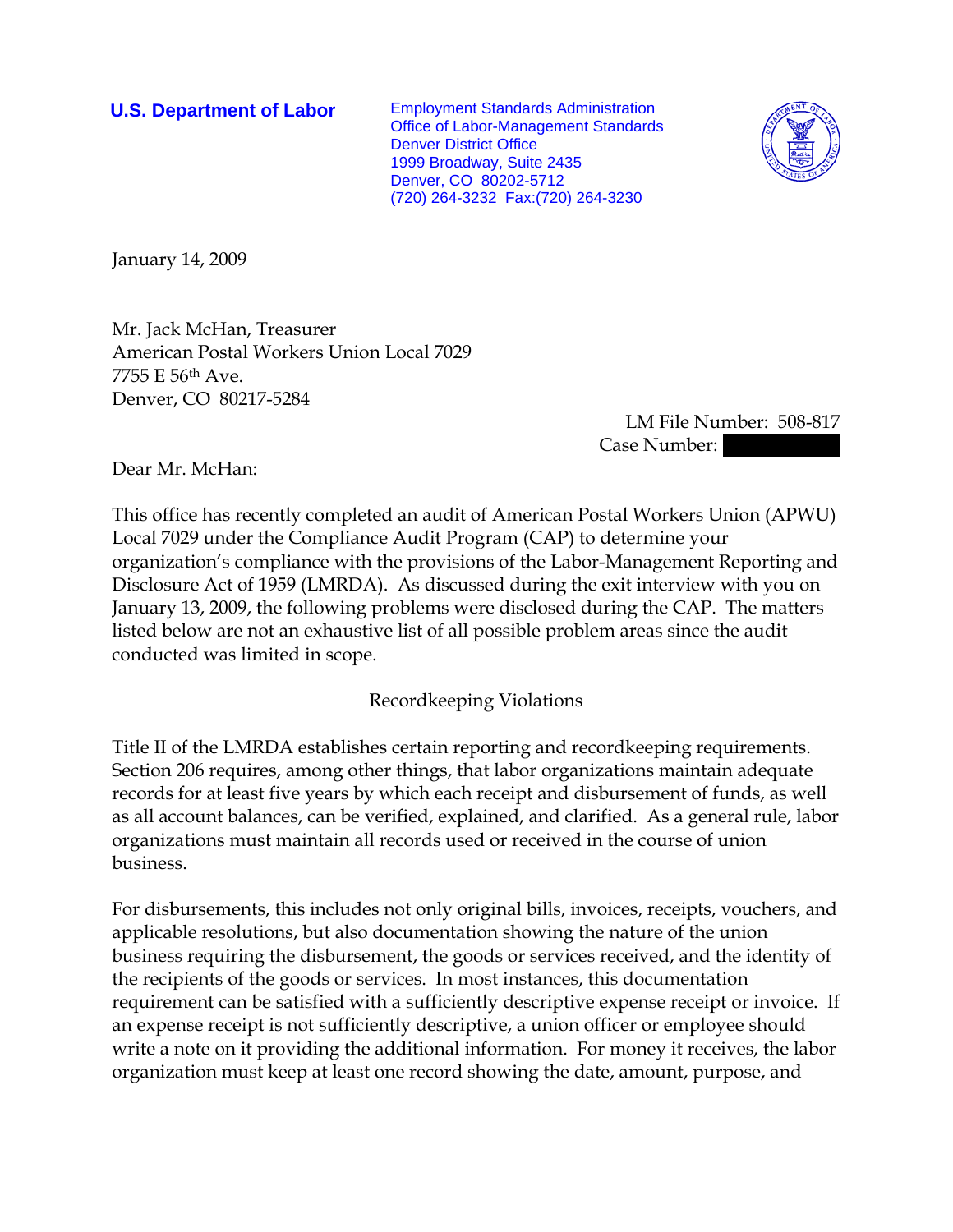source of that money. The labor organization must also retain bank records for all accounts.

The audit of Local 7029's 2007 records revealed the following recordkeeping violations:

1. General Reimbursed Expenses

Local 7029 did not retain adequate documentation for reimbursed expenses incurred by union officers totaling at least \$2,700. For example, the local wrote a check to Treasurer Jack McHan for the purchase of holiday gift certificates to be distributed to every member, but there was no receipt or member roster detailing each recipient to document the purchase and distribution of the gift certificates.

As previously noted above, labor organizations must retain original receipts, bills, and vouchers for all disbursements. The president and treasurer (or corresponding principal officers) of your union, who are required to sign your union's LM report, are responsible for properly maintaining union records.

2. Failure to Maintain Records

Local 7029 did not maintain adequate records used in the course of union business in that voided checks were not retained with other financial documents.

As previously noted above, labor organizations must maintain all union records used or received in the course of union business. The president and treasurer (or corresponding principal officers) of your union, who are required to sign your union's LM report, are responsible for properly maintaining union records.

Based on your assurance that Local 7029 will retain adequate documentation and maintain all union records used or received in the course of union business in the future, OLMS will take no further enforcement action at this time regarding the above violations.

# Reporting Violations

The audit disclosed a violation of LMRDA Section 201(b), which requires labor organizations to file annual financial reports accurately disclosing their financial condition and operations. The Labor Organization Annual Report Form LM-3 filed by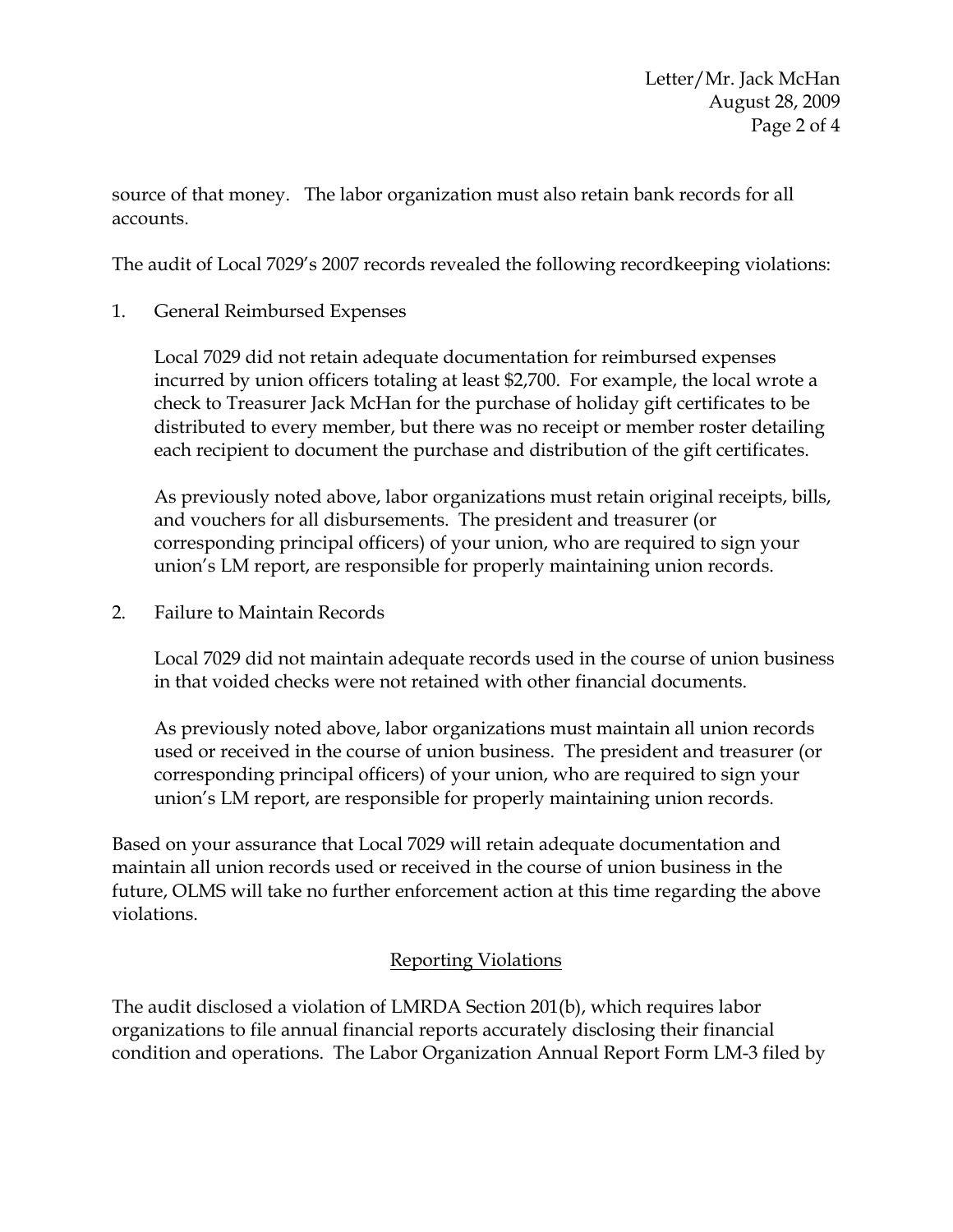Local 7029 for fiscal year ending December 31, 2007, was deficient in the following areas:

### 1. Disbursements to Officers

Local 7029 did not include some reimbursements to officers totaling at least \$10,020.36 in the amounts reported Item 24 (All Officers and Disbursements to Officers). It appears the union erroneously reported these payments in Item 54 (Other Disbursements).

The union must report most direct disbursements to Local 7029 officers and some indirect disbursements made on behalf of its officers in Item 24. A "direct disbursement" to an officer is a payment made to an officer in the form of cash, property, goods, services, or other things of value. See the instructions for Item 24 for a discussion of certain direct disbursements to officers that do not have to be reported in Item 24. An "indirect disbursement" to an officer is a payment to another party (including a credit card company) for cash, property, goods, services, or other things of value received by or on behalf of an officer. However, indirect disbursements for temporary lodging (such as a union check issued to a hotel) or for transportation by a public carrier (such as an airline) for an officer traveling on union business should be reported in Item 48 (Office and Administrative Expense).

2. Failure to File Bylaws

The audit disclosed a violation of LMRDA Section 201(a), which requires that a union submit a copy of its revised constitution and bylaws with its LM report when it makes changes to its constitution or bylaws. Local 7029 amended its constitution and bylaws in 2005, but did not file a copy with its LM report for that year.

Local 7029 has now filed a copy of its constitution and bylaws.

Local 7029 must file an amended Form LM-3 for fiscal year ending December 31, 2007, to correct the deficient items discussed above. OLMS provided you with a blank form and instructions, and advised you that the reporting forms and instructions are available on the OLMS website (www.olms.dol.gov). The amended Form LM-3 should be submitted to this office at the above address as soon as possible, but not later than